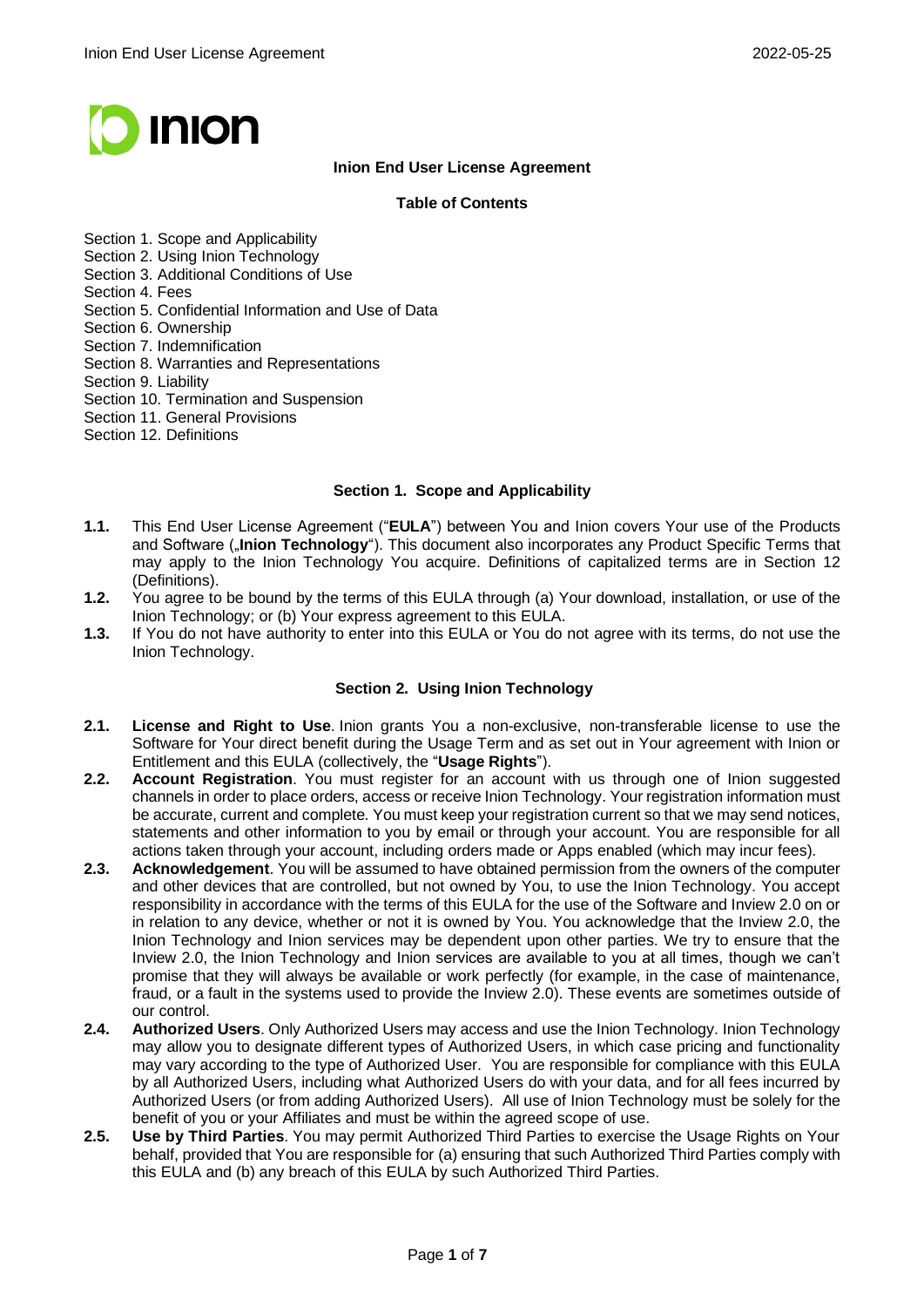- **2.6. Beta and Trial Use**. If Inion grants You Usage Rights in the applicable Inion Technology on a demo, trial, evaluation, beta or other free-of-charge basis ("**Evaluation Software and Services**"), You may only use the Evaluation Software and Services on a temporary basis for the period limited by the license key or specified by Inion in writing. If there is no period identified, such use is limited to 30 days after the Evaluation Software and Services are made available to You. If You fail to stop using and/or return the Evaluation Software and Services or the equipment on which it is authorized for use by the end of the trial period, You may be invoiced for its list price and agree to pay such invoice. Inion, in its discretion, may stop providing the Evaluation Software and Services at any time, at which point You will no longer have access to any related data, information, and files and must immediately cease using the Inion Technology. The Evaluation Software and Services may not have been subject to Inion's usual testing and quality assurance processes and may contain bugs, errors, or other issues. Except where agreed to in writing by Inion, You will not put Evaluation Software and Services into production use. Inion provides Evaluation Software and Services "AS-IS" without support or any express or implied warranty or indemnity for any problems or issues, and Inion will not have any liability relating to Your use of the Evaluation Software and Services.
- **2.7. Upgrades of Software**. You may only use upgraded (latest) version of the Software. Inion does not provide the ability for You to use an older version of the Software or restore an older version of the Software after obtaining a newer version.
- **2.8. Subscription Renewal**. Usage Rights in Inion Technology acquired on a subscription basis will automatically renew for the renewal period indicated on the order You placed with Inion ("**Renewal Term**") unless: (a) You notify Inion in writing at least 45 days before the end of Your then-current Usage Term of Your intention not to renew; or (b) You elect not to auto-renew at the time of the initial order placed with Inion. Inion will notify You reasonably in advance of any Renewal Term if there are fee changes. The new fees will apply for the upcoming Renewal Term unless You promptly notify Inion in writing, before the renewal date, that You do not accept the fee changes. In that case, Your subscription will terminate at the end of the current Usage Term.

#### **2.9. Acceptable use restrictions.** You must not:

- **a)** Use the Inion Technology in any unlawful manner, for any unlawful purpose, or in any manner inconsistent with this EULA, or act fraudulently or maliciously, for example, by hacking into or inserting malicious code, including viruses, or harmful data, into the Software or any operating system.
- **b)** Infringe Inion intellectual property rights or those of any third party in relation to your use of the Software, including the submission of any material.
- **c)** Use the Inion Technology in a way that could damage, disable, overburden, impair or compromise our systems or security or interfere with other users.
- **d)** Collect or harvest any information or data from the Inion Technology or our systems or attempt to decipher any transmissions to or from the servers running the Inion Technology.
- **e)** Modify or otherwise create derivative works or improvements of the Inion Technology.
- **f)** Reverse engineer, disassemble, decode or otherwise attempt to derive or gain access to the source code of the Inion Technology or any part thereof.
- **g)** Remove, delete, alter or obscure any trademarks or any copyright, trademark, patent or other intellectual property or proprietary rights notices from the Inion Technology, including any copy thereof.
- **h)** Rent, lease, lend, sell, sublicense, assign, transfer or otherwise make available Inion Technology or any features or functionality of the Inion Technology, to any third party for any reason.

#### **Section 3. Additional Conditions of Use**

- **3.1. Inion Technology Generally**. Unless expressly agreed by Inion, You may not (a) transfer, sell, sublicense, monetize or make the functionality of any Inion Technology available to any third party; (b) use the Software on second hand or refurbished Inion equipment not authorized by Inion, or use Software that is licensed for a specific device on a different device; (c) remove, modify, or conceal any product identification, copyright, proprietary, intellectual property notices or other marks; (d) reverse engineer, decompile, decrypt, disassemble, modify, or make derivative works of the Inion Technology; or (e) use Inion Content other than as part of Your permitted use of the Inion Technology.
- **3.2. Evolving Inion Technology**. Inion may: (a) enhance or refine a Software, although in doing so, Inion will not materially reduce the core functionality of that Software, except as contemplated in this Section; and (b) perform scheduled maintenance of the Software used, during which time You may experience some disruption to that Software. Whenever reasonably practicable, Inion will provide You with advance notice of such maintenance. You acknowledge that, from time to time, Inion may need to perform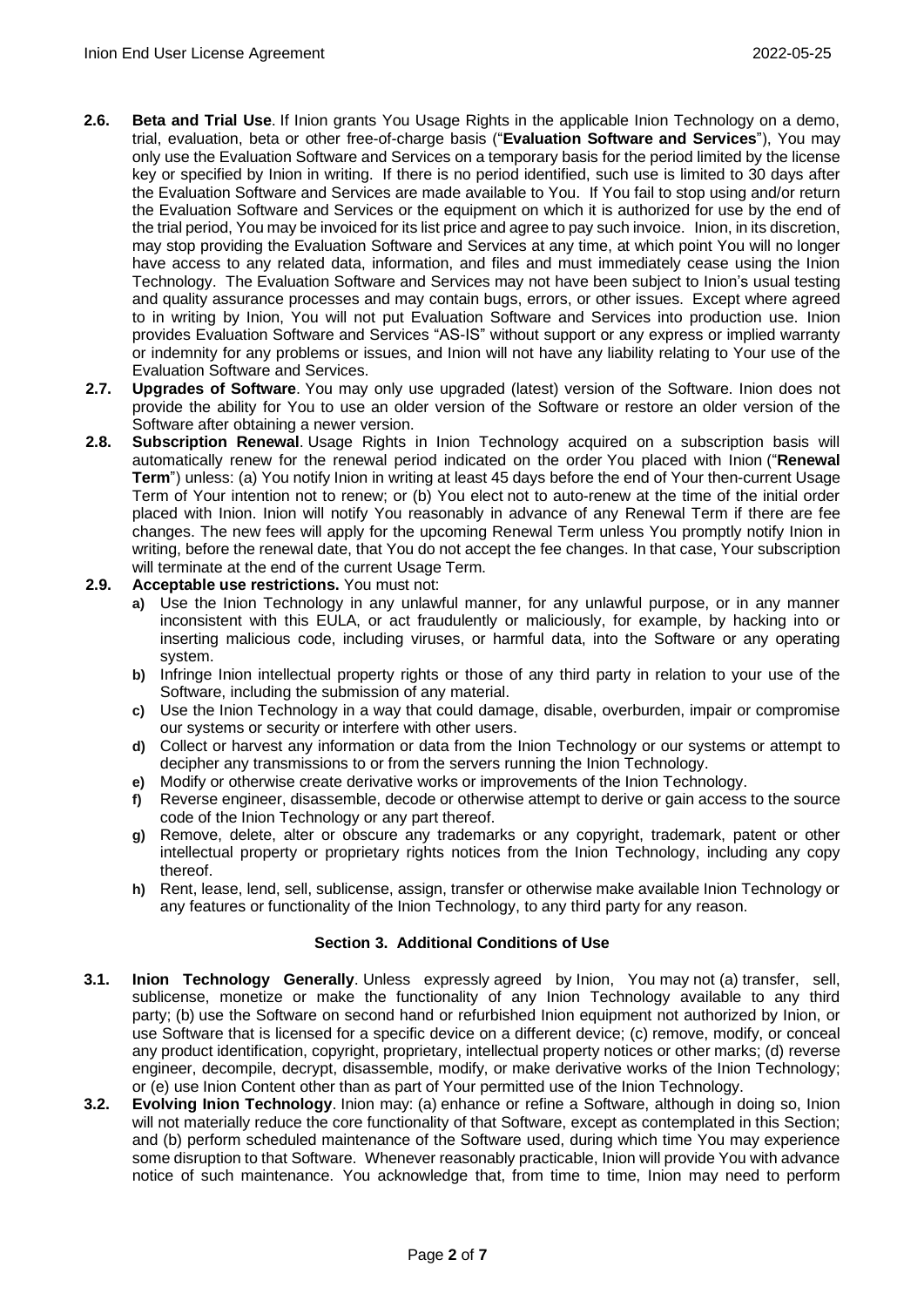emergency maintenance without providing You advance notice, during which time Inion may temporarily suspend Your access to, and use of, the Software.

- **3.3.** Inion may end the life of Inion Technology ("EOL"), including component functionality, by providing written notice on [www.inionsoftware.com.](http://www.inionsoftware.com/) If You prepaid a fee for Your use of the Inion Technology that becomes EOL before the expiration of Your then-current Usage Term, Inion will use commercially reasonable efforts to transition You to a substantially similar Inion Technology. If Inion does not have substantially similar Inion Technology, then Inion will credit You any unused portion of the prepaid fee for the Inion Technology that has been declared EOL ("EOL Credit"). The EOL Credit will be calculated from the last date the applicable Inion Technology is available to the last date of the applicable Usage Term. Such credit can be applied towards the future purchase of Inion products.
- **3.4. Using Inview 2.0.** You may need to use Inview 2.0 to properly use, manage and take advantage of the technological capabilities offered by Inion Technology. To use Inview 2.0, you must read the mobile app usage rules at www.inionsoftware.com. Inion apps for Inion Technology use are considered "Software" under this Agreement.
- **3.5. System Requirements**. You are solely responsible for ensuring that your systems meet the hardware, software and any other applicable system requirements for the Software as specified in the Documentation. Inion will have no obligations or responsibility under this EULA or any related agreement with You for issues caused by your use of any third-party hardware or software not provided by Inion.
- **3.6. Protecting Account Access**. You will keep all account information up to date, use reasonable means to protect Your account information, passwords and other login credentials, and promptly notify Inion of any known or suspected unauthorized use of or access to Your account.
- **3.7. Use with Third Party Products**. If You use the Inion Technology together with third-party products, such use is at Your risk. You are responsible for complying with any third-party provider terms, including its privacy policy. Inion does not provide support or guarantee ongoing integration support for products that are not a native part of the Inion Technology.
- 3.8. **Support**. During the period for which You have paid the applicable fee for use of Inion Technology, Inion will provide support services for this specific Inion Technology. Inion provides support services to customers via email - support@inionsoftware.com. Inion undertakes to respond to any enquiry, complaint or request received from a customer within no later than 2 working days, by assigning a responsible employee who will provide the customer with a response or a solution to the problem within 5 working days. Inion does not provide telephone support services. Inion provides support services on weekdays between 8:00 - 17:00 EET.
- 3.9. **Maintenance and warranty**. Inion does not provide maintenance or warranty services. The customer shall contact Inion Technology at support@inionsoftware.com for any faults, malfunctions, stalls or incorrect operation of Inion Technology (functionality that does not comply with the Product Specific Terms or Documentation) and Inion undertakes to offer the customer a solution to the problem within the shortest possible time.

## **Section 4. Fees**

**4.1.** Fees for Your use of Inion Technology set out in Your Entitlement and related purchase terms with Inion. If You use Inion Technology beyond Your Entitlement ("**Overage**"), the Inion may invoice You, and You agree to pay, for such Overage.

# **Section 5. Confidential Information and Use of Data**

**5.1. Confidentiality.** Recipient will hold in confidence and use no less than reasonable care to avoid disclosure of any Confidential Information to any third party, except for its employees, affiliates, and contractors who have a need to know ("**Permitted Recipients**"). Recipient: (a) must ensure that its Permitted Recipients are subject to written confidentiality obligations no less restrictive than the Recipient's obligations under this EULA, and (b) is liable for any breach of this Section by its Permitted Recipients. Such nondisclosure obligations will not apply to information that: (i) is known by Recipient without confidentiality obligations; (ii) is or has become public knowledge through no fault of Recipient; or (iii) is independently developed by Recipient. Recipient may disclose Discloser's Confidential Information if required under a regulation, law or court order provided that Recipient provides prior notice to Discloser (to the extent legally permissible) and reasonably cooperates, at Discloser's expense, regarding protective actions pursued by Discloser. Upon the reasonable request of Discloser, Recipient will either return, delete or destroy all Confidential Information of Discloser and certify the same.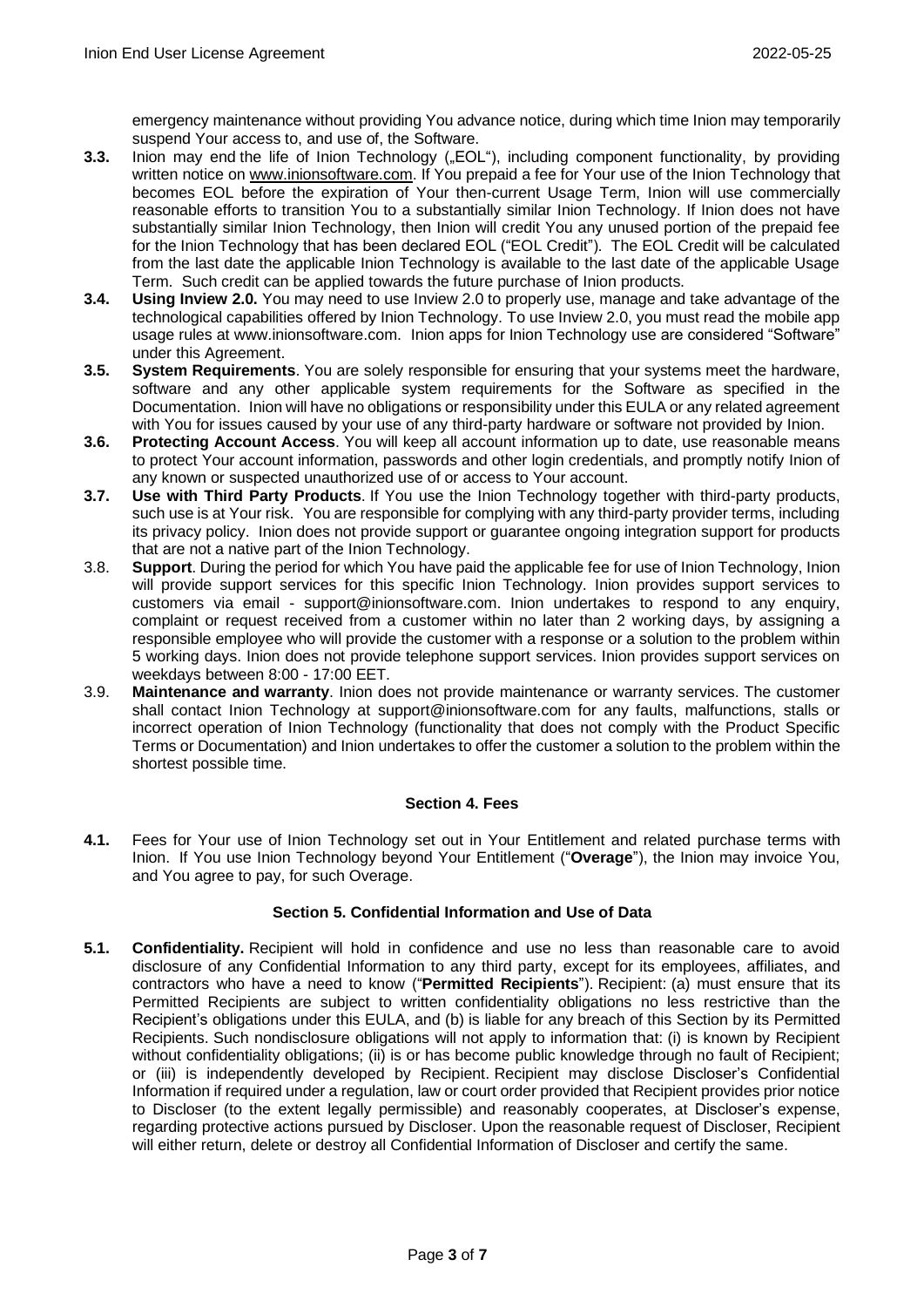- **5.2. How We Use Data**. Inion will access, process and use data in connection with Your use of the Inion Technology in accordance with applicable privacy and data protection laws. For further detail, please visit [https://inionsoftware.com/privacy-policy/.](https://inionsoftware.com/privacy-policy/)
- **5.3. Notice and Consent**. To the extent Your use of the Inion Technology requires it, You are responsible for providing notice to, and obtaining consents from, individuals regarding the collection, processing, transfer and storage of their data through Your use of the Inion Technology.

### **Section 6. Ownership**

- **6.1.** Except where agreed in writing, nothing in this EULA transfers ownership in, or grants any license to, any intellectual property rights. You retain any ownership of Your data and Inion retains ownership of the Inion Technology and Inion Content.
- **6.2.** By providing Inion any feedback or ideas, suggestions, recommendations, modifications or improvements of the Software or Documentation ("**Feedback**"), You and/or your Authorized User, by choosing to disclose such a proposal to Inion, grant Inion all title and ownership and all intellectual property rights to such Feedback. Inion is free to use and incorporate such Feedback in Inion's services or Inion Technology, without payment of royalties or other consideration to You or liability of any kind.

## **Section 7. Indemnification**

- **7.1. Claims**. Inion will defend any third-party claim against You that Your valid use of Inion Technology under Your Entitlement infringes a third party's patent, copyright or registered trademark ("**IP Claim**"). Inion will indemnify You against the final judgment entered by a court of competent jurisdiction or any settlements arising out of an IP Claim, provided that You: (a) promptly notify Inion in writing of the IP Claim; (b) fully cooperate with Inion in the defense of the IP Claim; and (c) grant Inion the right to exclusively control the defense and settlement of the IP Claim, and any subsequent appeal. Inion will have no obligation to reimburse You for attorney fees and costs incurred prior to Inion's receipt of notification of the IP Claim. You, at Your own expense, may retain Your own legal representation.
- **7.2. Additional Remedies**. If an IP Claim is made and prevents Your exercise of the Usage Rights, Inion will either procure for You the right to continue using the Inion Technology or replace or modify the Inion Technology with functionality that is at least equivalent. Only if Inion determines that these alternatives are not reasonably available, Inion may terminate Your Usage Rights granted under this EULA upon written notice to You and will refund You a prorated portion of the fee You paid for the Inion Technology for the remainder of the unexpired Usage Term.
- **7.3. Exclusions**. Inion has no obligation with respect to any IP Claim based on: (a) compliance with any designs, specifications, or requirements You provide or a third party provides on Your behalf; (b) Your modification of any Inion Technology or modification by a third party; (c) the amount or duration of use made of the Inion Technology, revenue You earned, or services You offered; (d) combination, operation, or use of Inion Technology with non-Inion products, software or business processes; (e) Your failure to modify or replace Inion Technology as required by Inion; or (f) any Inion Technology provided on a no charge, beta or evaluation basis.
- **7.4.** This Section 7 states Inion's entire obligation and Your exclusive remedy regarding any IP Claims against You.
- **7.5.** You agree to indemnify and hold Inion, and its subsidiaries, affiliates, officers, agents, and employees, harmless from any claims by third parties, and any related damages, losses or costs (including reasonable attorney fees and costs), arising out of Your use of the Inion Technology, or Your violation of the EULA or any rights of a third party.
- **7.6.** Inion assumes no liability hereunder for, and shall have no obligation to defend You or to pay costs, damages or attorney's fees for, any claim based upon any modifications to any of the Inion Technology not approved by Inion or combination of any of the Inion Technology with products not approved by Inion, and only to the extent that such modification or combination contributes to such claim.

## **Section 8. Warranties and Representations**

**8.1. Performance**. Inion warrants that: (a) during the Usage Term, Software substantially complies with the Documentation; and (b) for a period governed by applicable law from the Delivery date or longer as stated in Documentation, the Products substantially complies with the Documentation and during the Usage Term, Inion provides the related services with commercially reasonable skill and care in accordance with the Documentation and Product Specific Terms.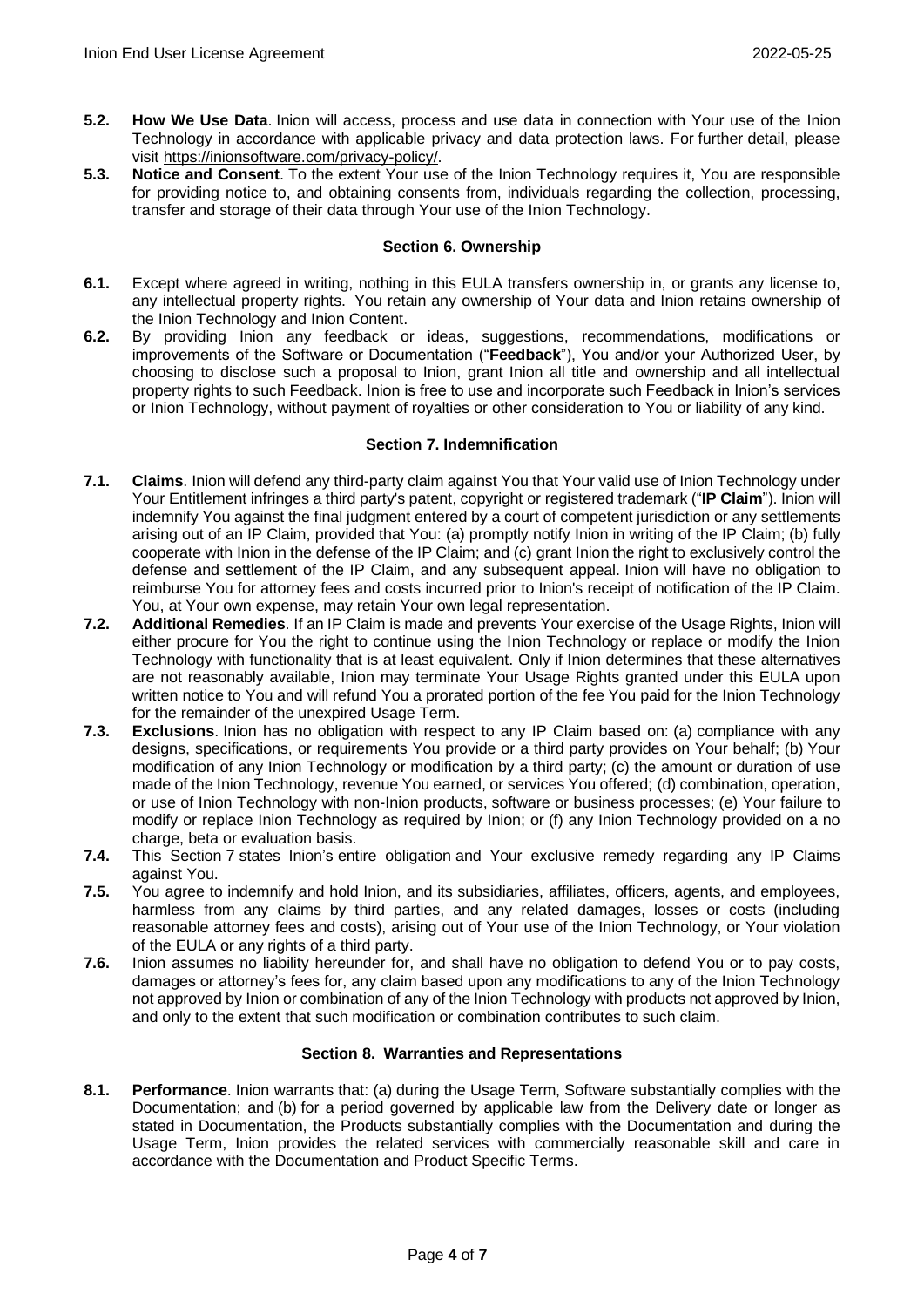- **8.2. Malicious Code**. Inion will use commercially reasonable efforts to deliver the Inion Technology free of Malicious Code.
- **8.3. Qualifications**. Sections 8.1 and 8.2 do not apply if the Inion Technology or the equipment on which it is authorized for use: (a) has been altered, except by Inion or its authorized representative; (b) has been subjected to abnormal physical conditions, accident or negligence, or installation or use inconsistent with this EULA or Inion's instructions; (c) is acquired on a no charge, beta or evaluation basis. Upon Your prompt written notification to Inion during the warranty period of Inion's breach of this Section 8, Your sole and exclusive remedy (unless otherwise required by applicable law) is, at Inion's option, either (i) repair or replacement of the applicable Inion Technology or (ii) a refund of the (a) license fees paid or due for the non-conforming Software, or (b) the fees paid for the period in which the Inion Technology did not comply, excluding any amounts paid under a service level agreement/objective, if applicable.
- **8.4.** Where Inion provides a refund of license fees paid for Software, You must return or destroy all copies of the applicable Software. Except as expressly stated in this Section, to the extent allowed by applicable law, Inion expressly disclaims all warranties and conditions of any kind, express or implied, including without limitation any warranty, condition or other implied term as to merchantability, fitness for a particular purpose or non-infringement, or that the Inion Technology will be secure, uninterrupted or error free. If You are a consumer, You may have legal rights in Your country of residence that prohibit the limitations set out in this Section from applying to You, and, where prohibited, they will not apply.

## **Section 9. Liability**

- **9.1.** Neither party will be liable for indirect, incidental, exemplary, special or consequential damages; loss or corruption of data or interruption or loss of business; or loss of revenues, profits, goodwill or anticipated sales or savings. The maximum aggregate liability of each party under this EULA is limited to (a) for claims solely arising from Inion Technology, the fees received by Inion for that Inion Technology; or (b) for all other claims, the fees received by Inion for the applicable Inion Technology and attributable to the 12 month period immediately preceding the first event giving rise to such liability.
- **9.2.** These limitations of liability do not apply to liability arising from (a) Your failure to pay all amounts due; or (b) Your breach of Sections 2.1 (License and Right to Use), 3.1 (Inion Technology Generally). This limitation of liability applies whether the claims are in warranty, contract, tort (including negligence), infringement, or otherwise, even if either party has been advised of the possibility of such damages. Nothing in this EULA limits or excludes any liability that cannot be limited or excluded under applicable law. This limitation of liability is cumulative and not per incident.

## **Section 10. Suspension and Termination**

- **10.1. Suspension**. To the extent permitted by applicable law, Inion can suspend any Inion Technology or Inview 2.0, or suspend your right to use any Inion Technology or Inview 2.0, as it determines for any valid reason. By way of example, we may suspend or terminate a Inion Technology or Inview 2.0 if you have, or if we reasonably believe you have, violated this EULA, or in connection with any event or legal development beyond our control that hinders or prevents our ability to offer any Inion Technology or Inview 2.0. To the extent reasonable, we will notify you at least twenty-four (24) hours in advance of any such suspension or termination. However, if you materially violate this Agreement (including any use of Inion's resources that exceeds or circumvents Inion's reasonable restrictions, such as accesses, calls or other uses of any application programming interface or server resources that Inion makes available), we can immediately suspend or terminate your right to use any Inion Technology or Inview 2.0. In addition, we have no obligation to support any older version of a Product, Software or Inview 2.0 once a new version of such Inion Product, Software or Inview 2.0 App is released.
- **10.2. Termination**. If a party materially breaches this EULA and does not cure that breach within 30 days after receipt of written notice of the breach, the non-breaching party may terminate this EULA for cause. Inion may immediately terminate this EULA if You breach Sections 2.1 (License and Right to Use), 3.1 (Inion Technology Generally).
- **10.3.** Upon termination of the EULA, You must stop using the Inion Technology and destroy any copies of Software and Confidential Information within Your control. If this EULA is terminated due to Inion's material breach, Inion will refund You, the prorated portion of fees You have prepaid for the Usage Rights beyond the date of termination.
- **10.4.** Upon Inion's termination of this EULA for Your material breach, You will pay Inion any unpaid fees through to the end of the then-current Usage Term. If You continue to use or access any Inion Technology after termination, Inion may invoice You, and You agree to pay, for such continued use.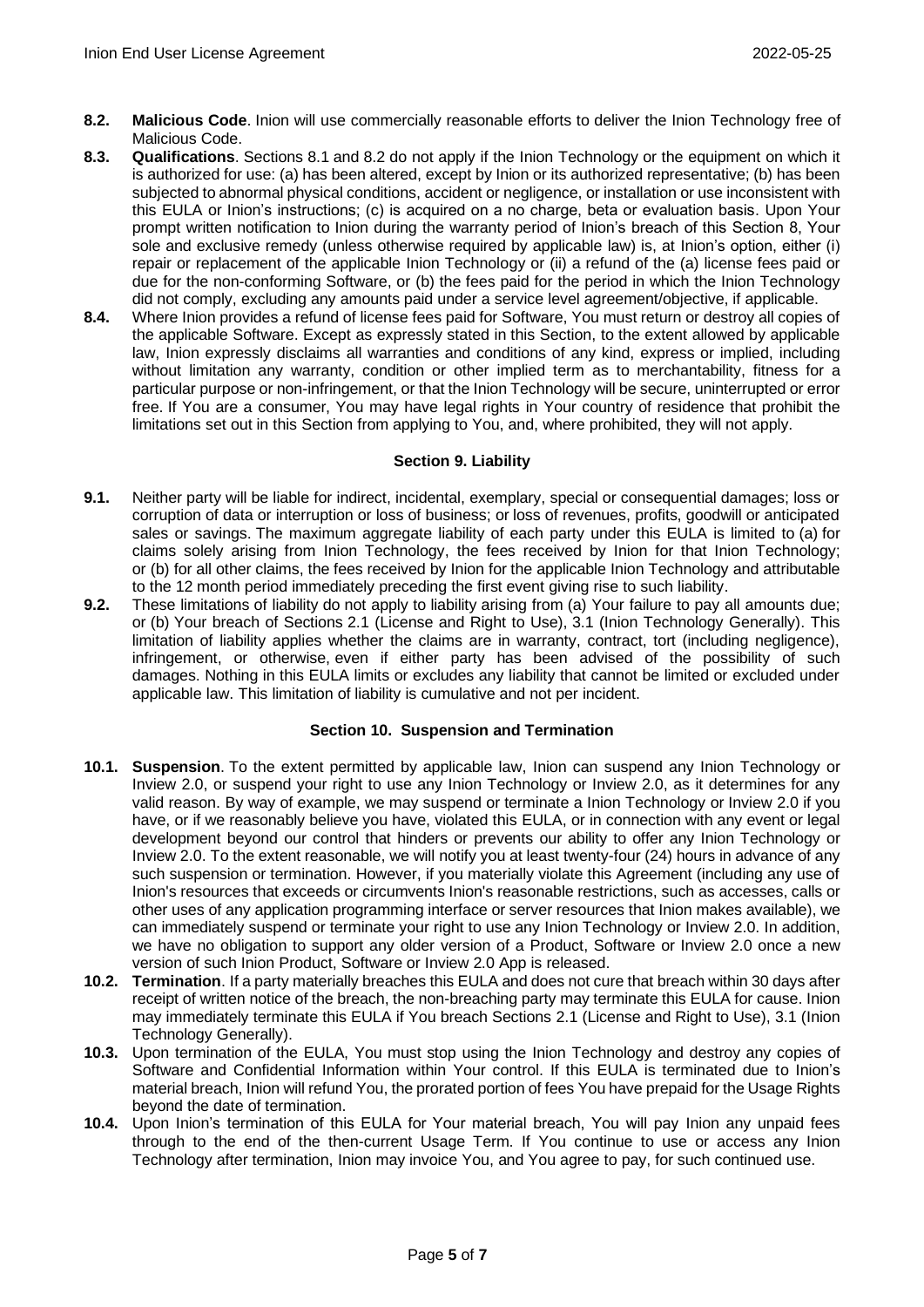### **Section 11. General Provisions**

- **11.1. Survival.** Sections 4, 5, 6, 8, 9, 10 and 11 survive termination or expiration of this EULA.
- **11.2. Third Party Beneficiaries**. This EULA does not grant any right or cause of action to any third party.
- **11.3. Assignment and Subcontracting**. Except as set out below, neither party may assign or novate this EULA in whole or in part without the other party's express written consent. Inion may (a) by written notice to You, assign or novate this EULA in whole or in part to an Affiliate of Inion, or otherwise as part of a sale or transfer of any part of its business; or (b) subcontract any performance associated with the Inion Technology to third parties, provided that such subcontract does not relieve Inion of any of its obligations under this EULA.
- **11.4. Inion Partner Transactions**. If You purchase Inion Technology from a Inion Partner, the terms of this EULA apply to Your use of that Inion Technology and prevail over any inconsistent provisions in Your agreement with the Inion Partner.
- **11.5. Modifications to the EULA**. Inion may change this EULA or any of its components by updating this EULA o[n www.inionsoftware.com.](http://www.inionsoftware.com/) Changes to the EULA apply to any Entitlements acquired or renewed after the date of modification.
- **11.6. Compliance with Laws**. Each party will comply with all laws and regulations applicable to their respective obligations under this EULA. Inion may restrict the availability of the Inion Technology in any particular location or modify or discontinue features to comply with applicable laws and regulations.
- **11.7. Governing Law and Venue**. The laws and other legal acts of the Republic of Lithuania shall apply to this EULA, its form, interpretation, as well as solution of any claims arising from it. Any dispute, controversy or claim, arising out of or relating to this EULA, its breach, termination or validity shall be finally settled in the respective court of the Republic of Lithuania subject to the rules of jurisdiction. The substantive law of the Republic of Lithuania shall be applicable to the dispute.
- **11.8. Notice**. Any notice delivered by Inion to You under this EULA will be delivered via email, regular mail or postings on www[.inionsoftware.com.](http://www.cisco.com/) Notices to Inion should be sent to UAB "Inion LT", Smolensko str. 10, LT-03201 Vilnius, Lithuania or info@inionsoftware.com, unless this EULA, applicable Product Specific Terms or an order specifically allows other means of notice.
- **11.9. Force Majeure**. Except for payment obligations, neither party will be responsible for failure to perform its obligations due to an event or circumstances beyond its reasonable control.
- **11.10. NoWaiver**. Failure by either party to enforce any right under this EULA will not waive that right.
- **11.11. Severability**. If any portion of this EULA is not enforceable, it will not affect any other terms.
- **11.12. Entire agreement**. This EULA is the complete agreement between the parties with respect to the subject matter of this EULA and supersedes all prior or contemporaneous communications, understandings or agreements (whether written or oral).
- **11.13. Translations**. Inion may provide local language translations of this EULA in some locations. You agree that those translations are provided for informational purposes only and if there is any inconsistency, the English version of this EULA will prevail.
- **11.14. Order of Precedence**. If there is any conflict between this EULA and any Product Specific Terms expressly referenced in this EULA, the order of precedence is: (a) such Product Specific Terms; (b) this EULA (excluding the Product Specific Terms and any Inion policies); then (c) any applicable Inion policy expressly referenced in this EULA.

## **Section 12. Definitions**

"**Affiliate**" means any corporation or company that directly or indirectly controls, or is controlled by, or is under common control with the relevant party, where "control" means to: (a) own more than 50% of the relevant party; or (b) be able to direct the affairs of the relevant party through any lawful means (e.g., a contract that allows control).

"**Authorized Third Parties**" means Your Users, Your Affiliates, Your third-party service providers, and each of their respective Users permitted to access and use the Inion Technology on Your behalf as part of Your Entitlement.

"Inion" "we" "our" or "us" means UAB "Inion LT" or its applicable Affiliate(s).

"**Inion Content**" means any (a) content or data provided by Inion to You as part of Your use of the Inion Technology and (b) content or data that the Inion generates or derives in connection with Your use.

"**Inion Partner**" means a Inion authorized reseller, distributor or systems integrator authorized by Inion to sell Inion Technology.

"**Confidential Information**" means non-public proprietary information of the disclosing party ("**Discloser**") obtained by the receiving party ("**Recipient**") in connection with this EULA, which is (a) conspicuously marked as confidential or, if verbally disclosed, is summarized in writing to the Recipient within 14 days and marked as